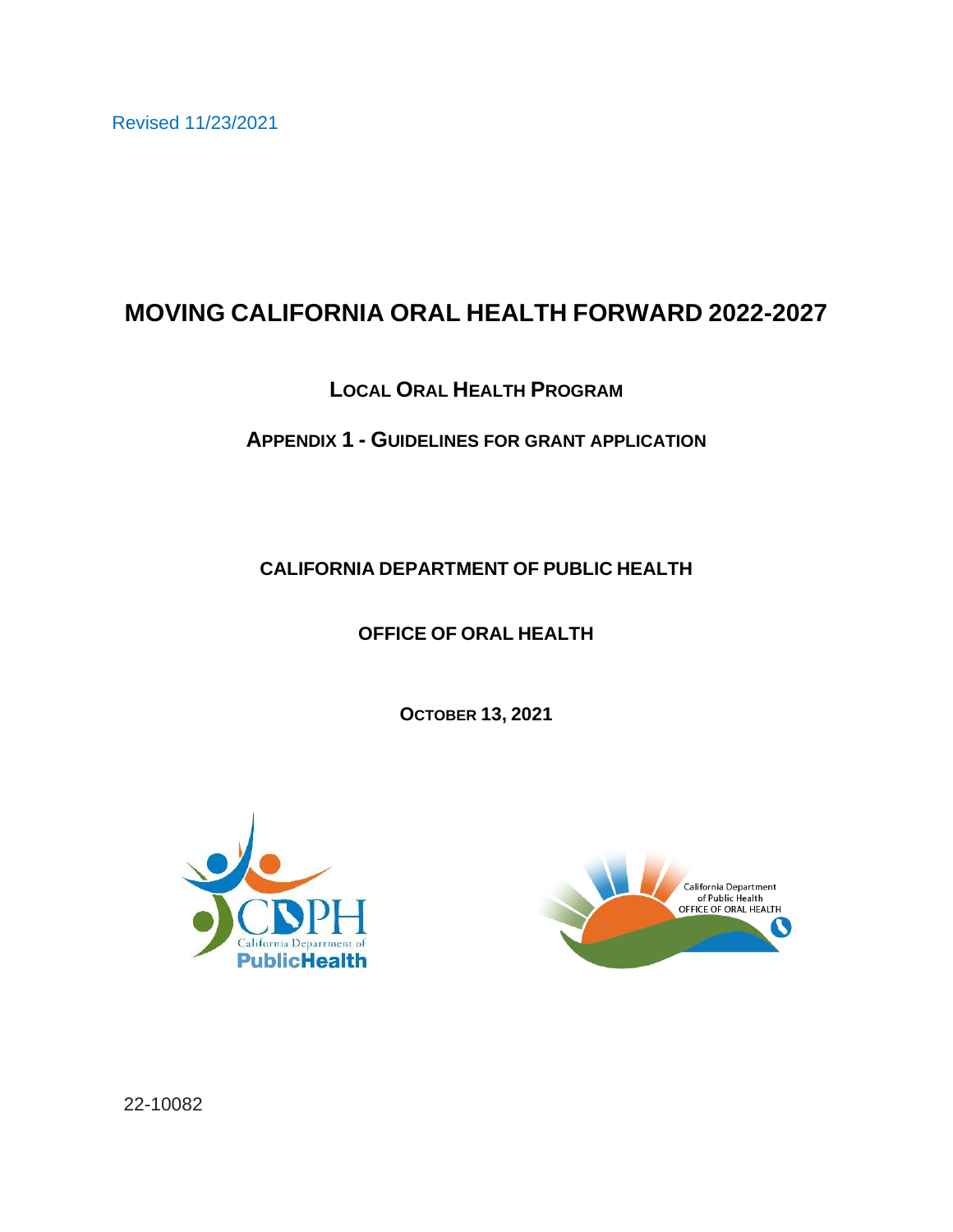## **Table of Contents**

| Α.                                                             |                                                                        |  |  |  |  |
|----------------------------------------------------------------|------------------------------------------------------------------------|--|--|--|--|
|                                                                |                                                                        |  |  |  |  |
|                                                                |                                                                        |  |  |  |  |
|                                                                |                                                                        |  |  |  |  |
|                                                                |                                                                        |  |  |  |  |
|                                                                |                                                                        |  |  |  |  |
|                                                                |                                                                        |  |  |  |  |
|                                                                |                                                                        |  |  |  |  |
|                                                                |                                                                        |  |  |  |  |
|                                                                | H. Funding Tiers, Grant Activities, and Reporting/Tracking Measures  9 |  |  |  |  |
|                                                                |                                                                        |  |  |  |  |
| <b>B.</b><br>Α.                                                |                                                                        |  |  |  |  |
| 1)                                                             |                                                                        |  |  |  |  |
| 2)                                                             |                                                                        |  |  |  |  |
| 3)                                                             | <b>GRANT ACTIVITIES AND REPORTING / TRACKING MEASURES  11</b>          |  |  |  |  |
| 4)                                                             |                                                                        |  |  |  |  |
|                                                                |                                                                        |  |  |  |  |
| B. Instructions For Completing The Supplemental Submission  13 |                                                                        |  |  |  |  |
| 1)                                                             |                                                                        |  |  |  |  |
| 2)                                                             |                                                                        |  |  |  |  |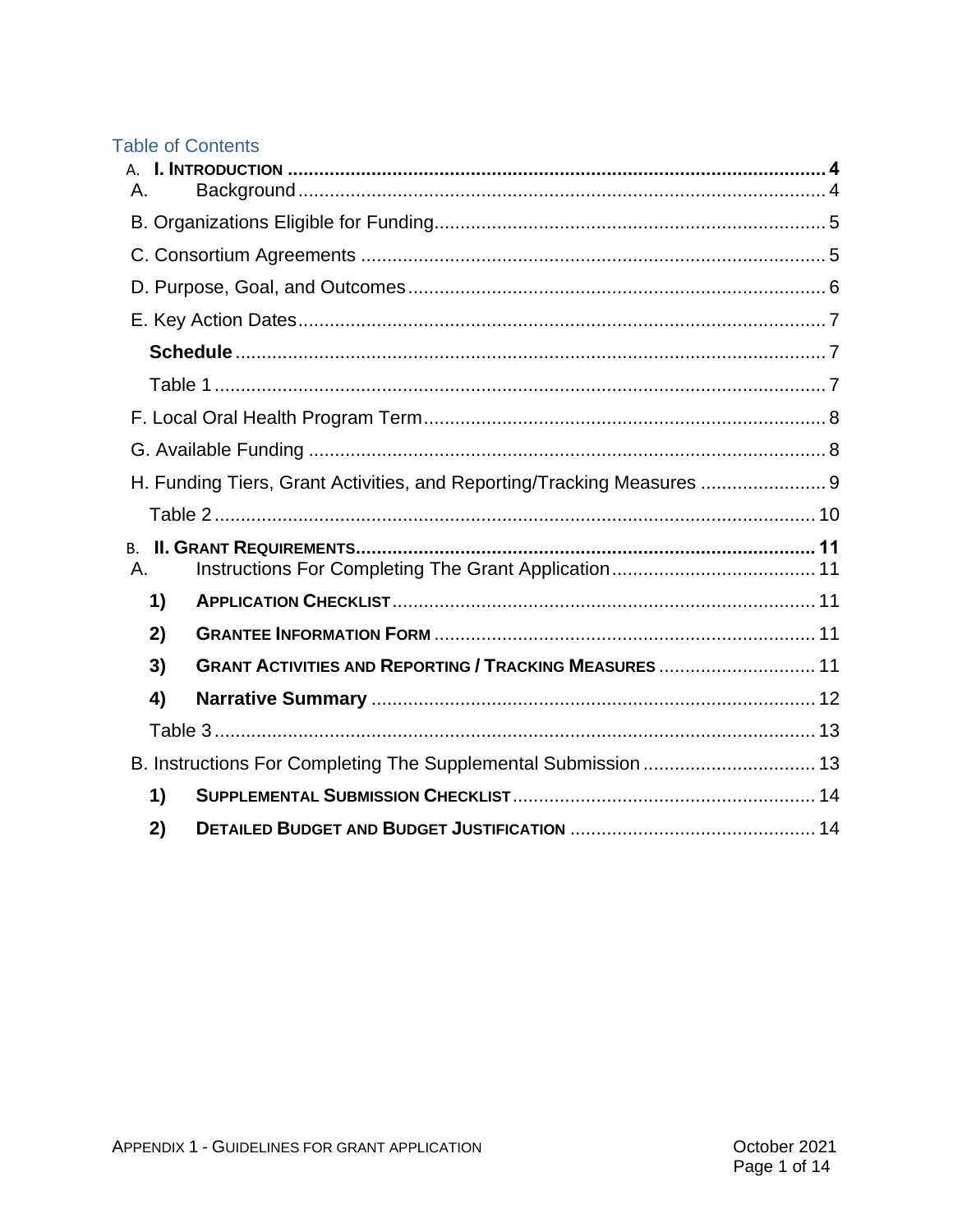#### **ATTACHMENTS**

## **i. REQUIRED DOCUMENTS**

Exhibit A: *Grant Activities and Reporting/Tracking Measures*

- Document A: *Application Checklist*
- Document B: *Grantee Information Form*
- Document C: *Narrative Summary Form*
- Document D: *CDPH 9083 Governmental Payee Form*
- Document E: *Supplemental Submission Checklist*
- Document F: *Detailed Budget and Budget Justification (Template)*

## **ii. SUPPORTING APPENDICES**

- Appendix 1 LOHP Guidelines (this document)
- Appendix 2 LOHP Work Plan
- Appendix 3 Jurisdiction Funding Table
- Appendix 4 California Oral Health Plan
- Appendix 5 California Oral Health Plan At-A-Glance
- Appendix 6 Oral Health Disease Burden Report
- Appendix 7 3<sup>rd</sup> Grade Survey
- Appendix 8 Resources List and Links
- Appendix 9 LOHP Logic Model
- Appendix 10 Work Plan Instructions
- Appendix 11 Detailed Budget and Justification Instructions
- Appendix 12 Sponsorship Guidelines
- Appendix 13 CDPH County ICR 2020-21
- Appendix 14 Schedule of Reporting/Tracking Measures
- Appendix 15 Letter of Intent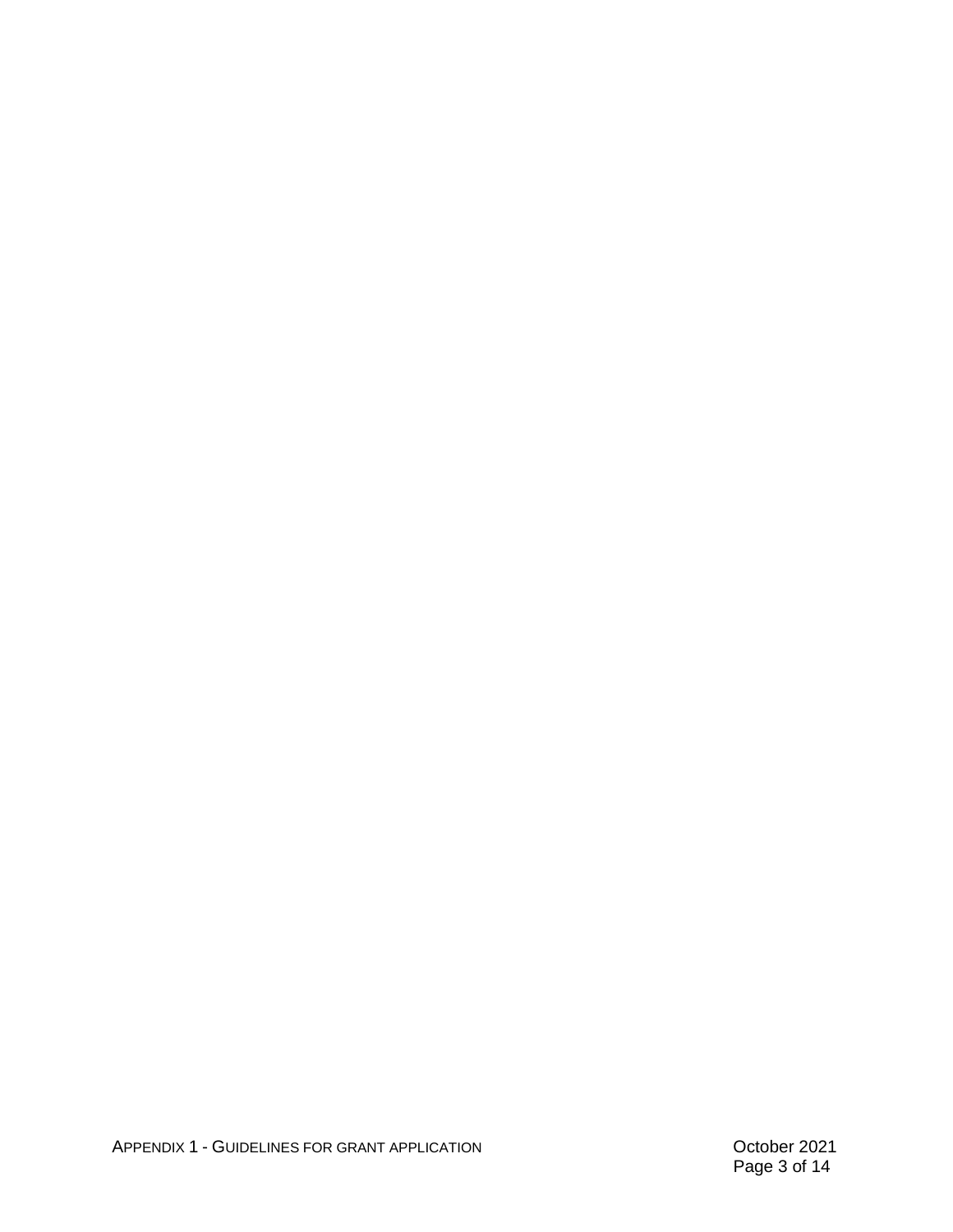## **MOVING CALIFORNIA ORAL HEALTH FORWARD 2022-2027 LOCAL ORAL HEALTH PROGRAM GUIDELINES**

## <span id="page-4-0"></span>**I. INTRODUCTION**

## <span id="page-4-1"></span>**A. BACKGROUND**

The Office of Oral Health (OOH), formerly the California Oral Health Program (OHP), was established in July 2014. The program's mission is to improve the oral health of all Californians through prevention, education, and organized community efforts. To achieve these goals, the OOH is providing strategic advice and leadership to oral health stakeholders throughout the state, building oral health workforce capacity and infrastructure, and implementing and evaluating evidence-based best practices in oral disease prevention.

Initial steps to build capacity and address the burden of oral disease were to develop a state burden report, a state oral health plan, and an oral health surveillance plan. The [Oral Disease Burden and Prevention 2017](https://www.cdph.ca.gov/Programs/CCDPHP/DCDIC/CDCB/CDPH%20Document%20Library/Oral%20Health%20Program/Status%20of%20Oral%20Health%20in%20California_FINAL_04.20.2017_ADA.pdf) report provides an overview of California's oral health status and capacity to address disease burden in the state. This report summarizes the most recent data that describe oral health status, disparities, risk and protective factors, and dental services in California. The [California Oral Health Plan 2018–2028](https://www.cdph.ca.gov/Programs/CCDPHP/DCDIC/CDCB/CDPH%20Document%20Library/Oral%20Health%20Program/FINAL%20REDESIGNED%20COHP-Oral-Health-Plan-ADA.pdf) serves as a roadmap to identify priorities, short-term, intermediate, and long-term goals and objectives along with recommendations to address the burden of disease, increase access to oral health services for high risk populations, and to increase the oral health status of all Californians. The [California Oral Health Surveillance Plan 2019-2023](https://www.cdph.ca.gov/Programs/CCDPHP/DCDIC/CDCB/CDPH%20Document%20Library/Oral%20Health%20Program/OH%20Surveillance%20Plan%20-%20ADA%209.25.2019.pdf) describes the development and implementation of California's first oral health surveillance system. It is responsive to the California Oral Health Plan 2018-2028 and Healthy People 2030 Oral Health objective, which is to [Increase the number](https://health.gov/healthypeople/objectives-and-data/browse-objectives/public-health-infrastructure/increase-number-states-and-dc-have-oral-and-craniofacial-health-surveillance-system-oh-d01)  [of states and DC that have an oral and craniofacial health surveillance system —](https://health.gov/healthypeople/objectives-and-data/browse-objectives/public-health-infrastructure/increase-number-states-and-dc-have-oral-and-craniofacial-health-surveillance-system-oh-d01) [OH-D01.](https://health.gov/healthypeople/objectives-and-data/browse-objectives/public-health-infrastructure/increase-number-states-and-dc-have-oral-and-craniofacial-health-surveillance-system-oh-d01)

The OOH also successfully developed the California Partnerships for Oral Health [Plan](https://www.cdph.ca.gov/Programs/CCDPHP/DCDIC/CDCB/CDPH%20Document%20Library/Oral%20Health%20Program/California_Partnership_for_Oral_Health_Plan_ADA_FINAL_6.15.2021.pdf) (2021) and established the California Partnership for Oral Health (Partnership). The Partnership fosters a dynamic group of individuals and organizations that collectively work together through a public health approach to achieve the mutual goals of promoting oral health and reducing the burden of oral and dental diseases throughout California. The Partnership ensures the implementation and evaluation of the California Oral Health Plan 2018-2028. The Partnership serves as a communication conduit for stakeholder groups to ensure that strategies are realistic and relevant to the needs and priorities of diverse groups and reflect actions that will achieve high-impact results to bring about oral health equity for all.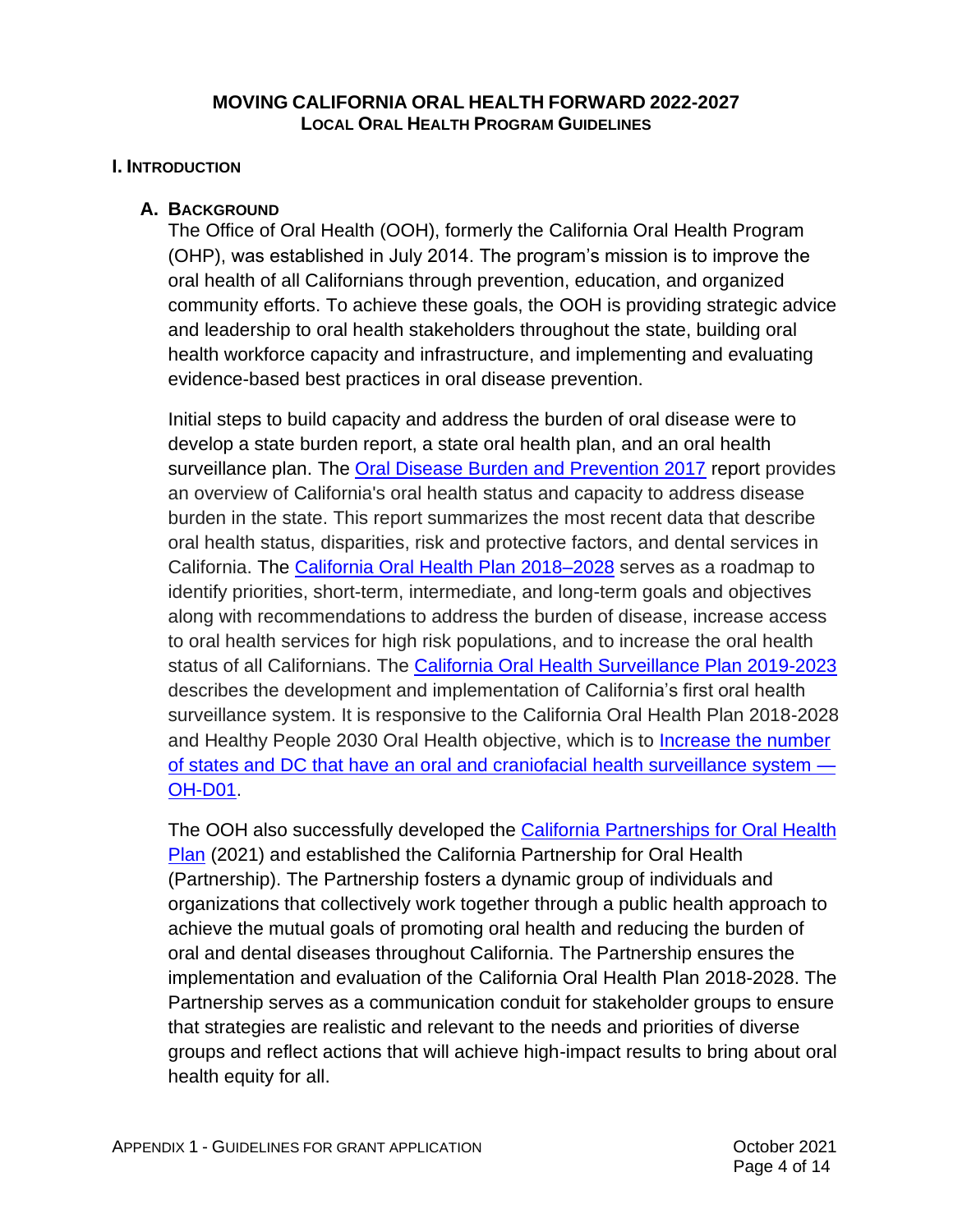In November 2016, California voters approved the passage of Proposition 56, the California Healthcare, Research and Prevention Tobacco Tax Act of 2016 (Prop 56). This initiative increased the state cigarette tax by \$2 per pack and added an equivalent amount on other tobacco products.

The annual State Budget, California Health and Safety Code (HSC) Sections 104750-104765, 104770-104825, 104865 & 131085, and the Revenue and Taxation Code Sections 30130.50-30130.58 (California Healthcare, Research and Prevention Tobacco Tax Act of 2016) provide OOH with the legislative authority to build capacity and infrastructure for the development, implementation, and evaluation of best practices and evidence-based programs in oral disease prevention. Under the leadership of the State Dental Director, OOH works to address the burden of oral disease, increase access to oral health services for high-risk populations, and improve the oral health status of all Californians.

## <span id="page-5-0"></span>**B. ORGANIZATIONS ELIGIBLE FOR FUNDING**

1. A local program sponsor may be a city or county health department, county office of education, superintendent of schools office, school district or other public or private nonprofit agency approved by the OOH.

a. The local health officer of each local health department, or designee, in cooperation with the appropriate educational personnel and the local dental advisory board, shall submit a program proposal to the OOH.

b. If the local health officer elects not to submit a program proposal, the OOH may solicit program proposals from other public or private nonprofit agencies, such as county office of education, superintendent of schools, school district or other public or private nonprofit agency approved by the Department and contract directly with those agencies.

## <span id="page-5-1"></span>**C. CONSORTIUM AGREEMENTS**

1. Local Oral Health Programs may form consortiums under consortium agreements in which the recipient collaborates with one or more approved organizations in carrying out the grant-supported objective and activities.

- If one or more LHJ's or agencies have agreed to establish a consortium, please notify the Office of Oral Health (OOH) via email for approval prior to submitting the RFA application on December 15, 2021.
- Submit a plan to the OOH along with the notification of intent to form a consortium that includes:
	- $\circ$  the agencies involved,
	- $\circ$  the lead LHJ or agency,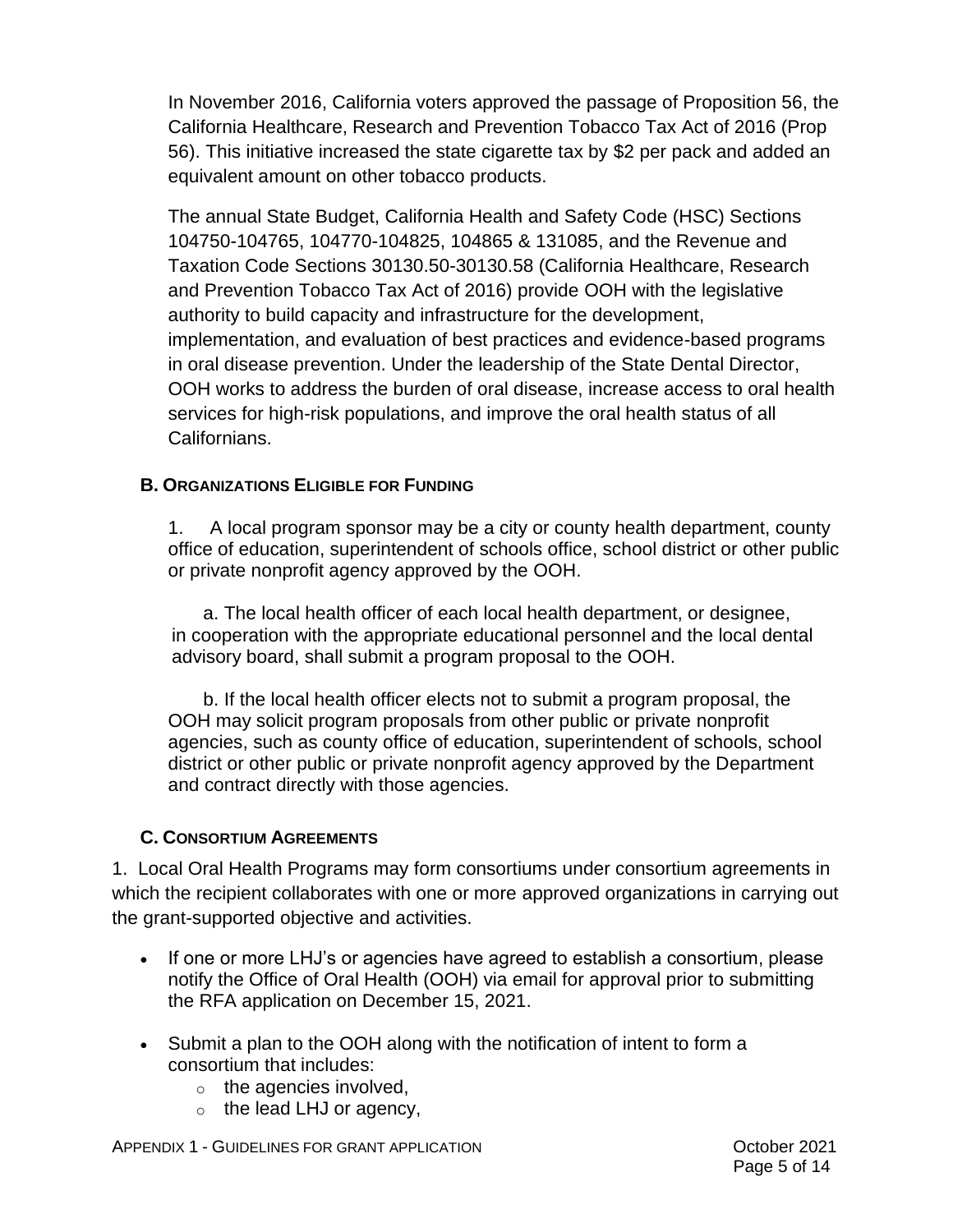- o jurisdictions covered, and
- $\circ$  an explanation of how the work plan objectives and activities will be carried out in the jurisdictions identified.
- A single, prime LHJ/agency will apply and receive the funding even though one or more organizations other than the prime LHJ/agency may carry out portions of the planned programmatic activities. The prime LHJ/agency may agree to be responsible for providing services outside their jurisdiction.
- The prime LHJ/agency must perform a substantive role in the conduct of the work plan and not merely serve as a conduit of funds to another party or parties. This includes providing appropriate oversight of all programmatic, financial, and administrative matters related to the grant.
- A copy of the signed, executed consortium agreement or MOU between the LHJs or agencies must be submitted to the OOH before the grant is executed.
- If a consortium is approved, applicant will be allowed an additional two weeks (Due December 29, 2021) to submit the application package to include a detailed plan.

# <span id="page-6-0"></span>**D. PURPOSE, GOAL, AND OUTCOMES**

## Purpose

The purpose of these guidelines is to assist each of the 61 designated Local Health Jurisdictions (LHJ)<sup>1</sup> or designee, hereby referred to as Agency, in the development or expansion of their Local Oral Health Program (LOHP) as designated by HSC, using Prop 56 funds that will be awarded through the grant process. The 2022-2027 grant term consists of two phases: Planning and Implementation.

## Goal

The goal of the LOHP is to create and expand capacity at the local level to educate, prevent, and provide linkages to treatment programs, including dental disease caused by the use of cigarettes and other tobacco products. Grantees shall establish or expand upon existing LOHPs by including the following program activities related to oral health in their communities: education, disease

<sup>1</sup> LHJs include: 58 county health departments and 3 city health departments (Berkeley, Long Beach, and Pasadena).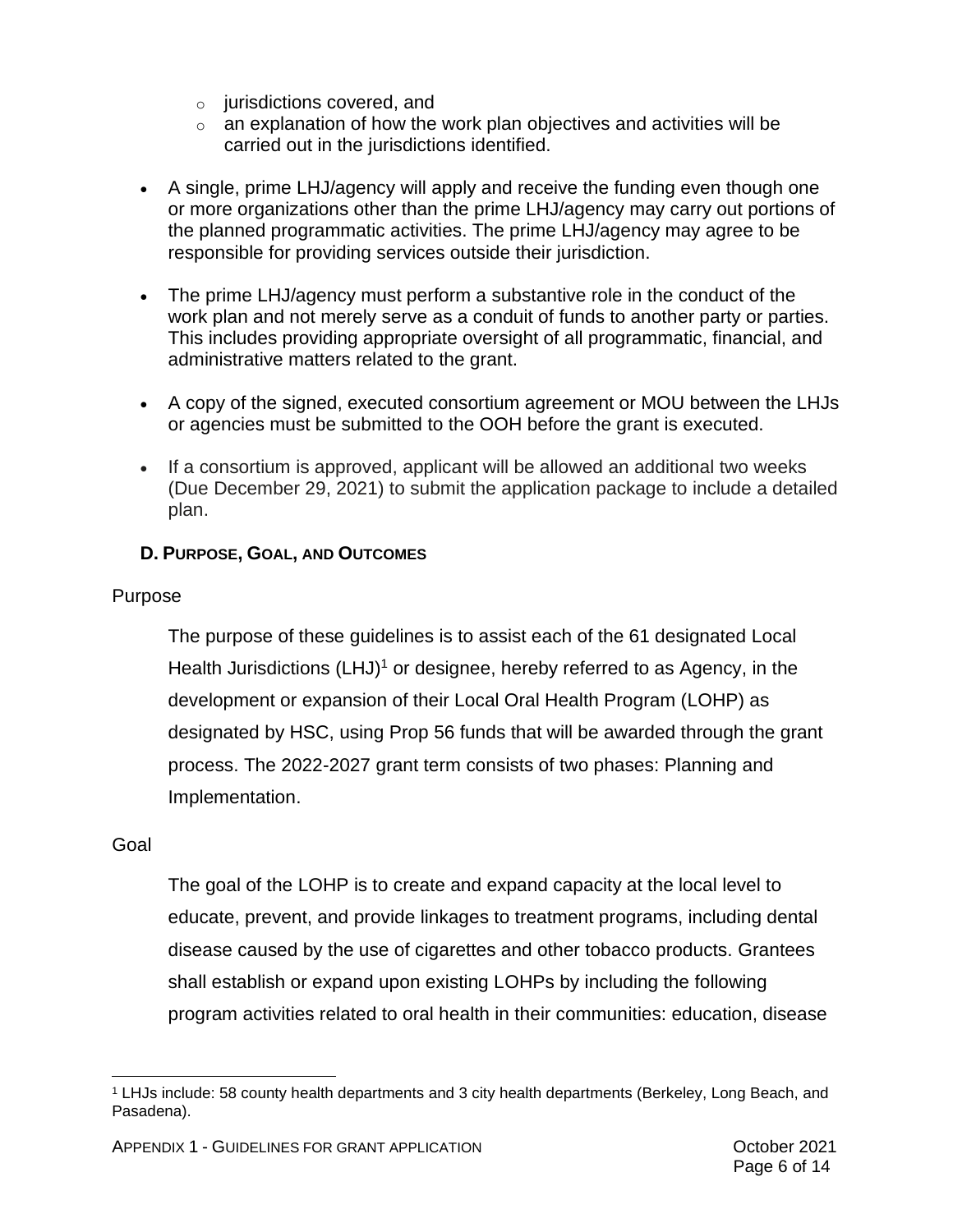prevention, community-clinical linkages, and surveillance. These activities will improve the oral health of Californians. This goal shall be achieved by providing funding for activities that support demonstrated oral health needs and prioritize underserved areas and populations. The target for community-clinical linkages will be that a minimum of 50% of eligible schools will have a dental program by 2027. Development, submission, and implementation of the grant are required to comply with the HSC and these OOH LOHP grant guidelines.

## **Outcomes**

All grantees will implement activities intended to support the desired outcome of a 50% reduction in oral health disparities among school-aged children in California by 2030. The strategies and activities should decrease tooth decay and untreated tooth decay and increase sealant prevalence by ten percentage points. At a minimum, grantees will promote, coordinate, facilitate, and evaluate school dental programs in urban elementary schools with greater than 50% of students on the free/reduced-price lunch program and all rural elementary schools, and link children to a source of dental care.

Performance Measure: Number of eligible schools with dental programs within each county.

Target: A minimum of a 50% increase in the number of eligible schools with a dental program.

## <span id="page-7-0"></span>**E. KEY ACTION DATES**

## <span id="page-7-1"></span>**Schedule**

<span id="page-7-2"></span>Table 1

Key activities and times are presented in **Table 1**. Any updates to this schedule will appear as an addendum.

| TABLE 1. SCHEDULE OF 2022-2027 LOHP GRANTS |                    |  |  |
|--------------------------------------------|--------------------|--|--|
| <b>Activity</b>                            | <b>Action Date</b> |  |  |
| <b>Release Grant Guidelines</b>            | October 13, 2021   |  |  |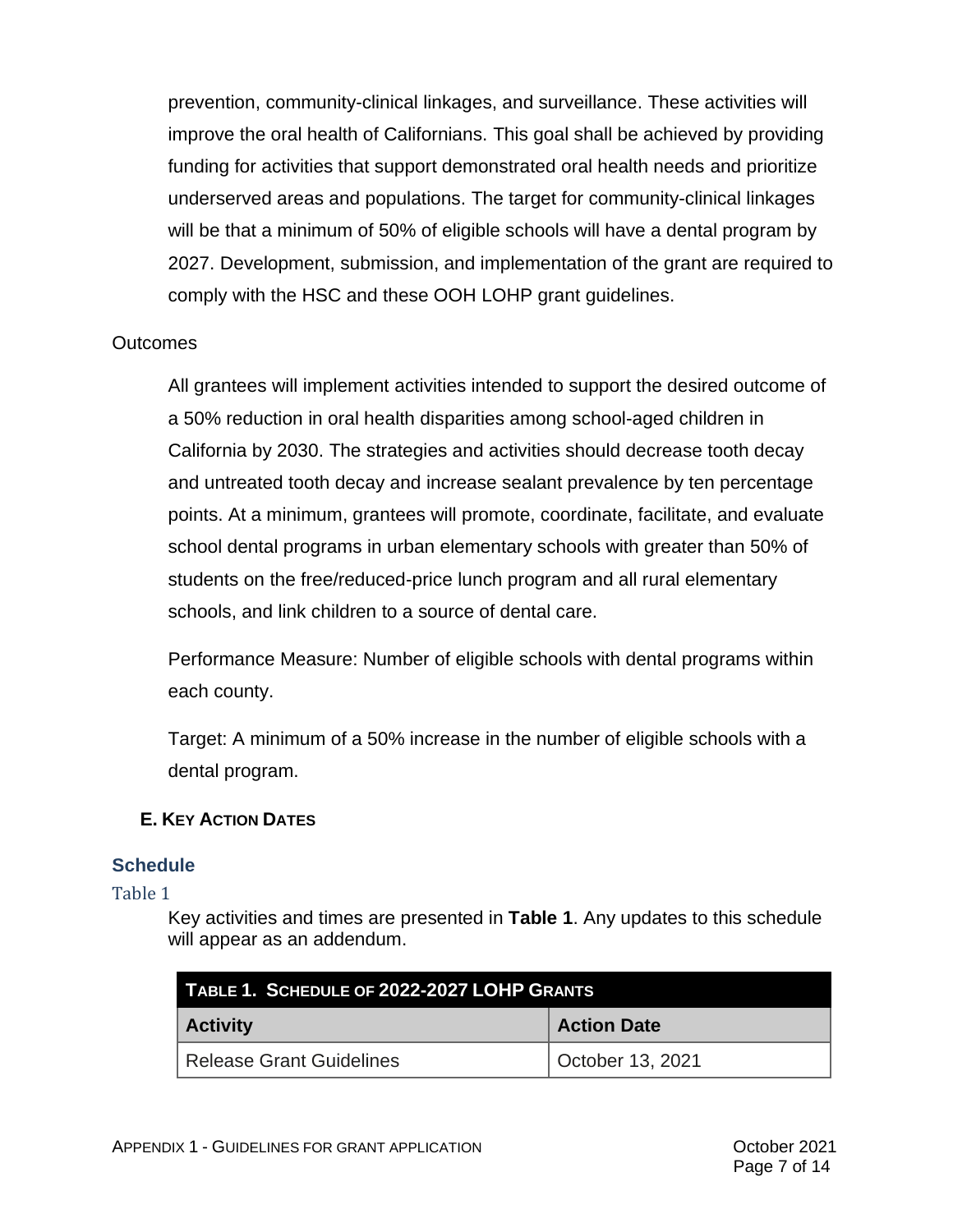| TABLE 1. SCHEDULE OF 2022-2027 LOHP GRANTS   |                                                       |  |  |
|----------------------------------------------|-------------------------------------------------------|--|--|
| <b>Informational Webinars</b>                | October 13 & 27, 2021, Jan. 12,<br>2022               |  |  |
| Letter of Intent                             | November 5, 2021                                      |  |  |
| <b>Grant Applications Due</b>                | December 15, 2021                                     |  |  |
| <b>Grant Application for Consortiums Due</b> | December 29, 2021                                     |  |  |
| <b>CDPH Grant Application Review</b>         | January & February 2022                               |  |  |
| <b>Supplemental Applications Due</b>         | Jan. 31, 2022                                         |  |  |
| <b>Grants Approved for Agency Signature</b>  | March 30, 2022                                        |  |  |
| <b>Anticipated Grant Term Start Date</b>     | July 1, 2022 or upon execution<br>of grant agreement. |  |  |
| <b>Grant Term End Date</b>                   | June 30, 2027                                         |  |  |

## <span id="page-8-0"></span>**F. LOCAL ORAL HEALTH PROGRAM TERM**

The term for the grant is July 1, 2022 to June 30, 2027.

## <span id="page-8-1"></span>**G. AVAILABLE FUNDING**

Each Agency will receive an annual funding amount to plan, implement, and evaluate an LOHP that serves its LHJ or designee. The jurisdictions are grouped into four funding tiers to describe differences in work performance requirements based on the anticipated annual funding. **Table 2** lists each jurisdiction by tier.

Funding amounts have been determined using the estimated low-income population based on the U.S. Census Bureau, 2015 American Community Survey 5-Year Estimates, which can be found at: [2015-2019 ACS 5-year](https://www.census.gov/programs-surveys/acs/technical-documentation/table-and-geography-changes/2019/5-year.html)  [Estimates \(census.gov\).](https://www.census.gov/programs-surveys/acs/technical-documentation/table-and-geography-changes/2019/5-year.html)

The maximum annual funding amount for each Agency is shown in the Funding Table provided in these guidelines (see *Appendix 3, Local Health Jurisdiction/ Designee Funding Table*).

These funds may not be used to supplant existing oral health efforts funded by other local, state, federal, private, or other funding sources. Objectives and activities included in the Grant Activities and Reporting/Tracking Measures of Objectives must clearly be distinguishable from other oral health efforts funded in the jurisdiction with accountability measures.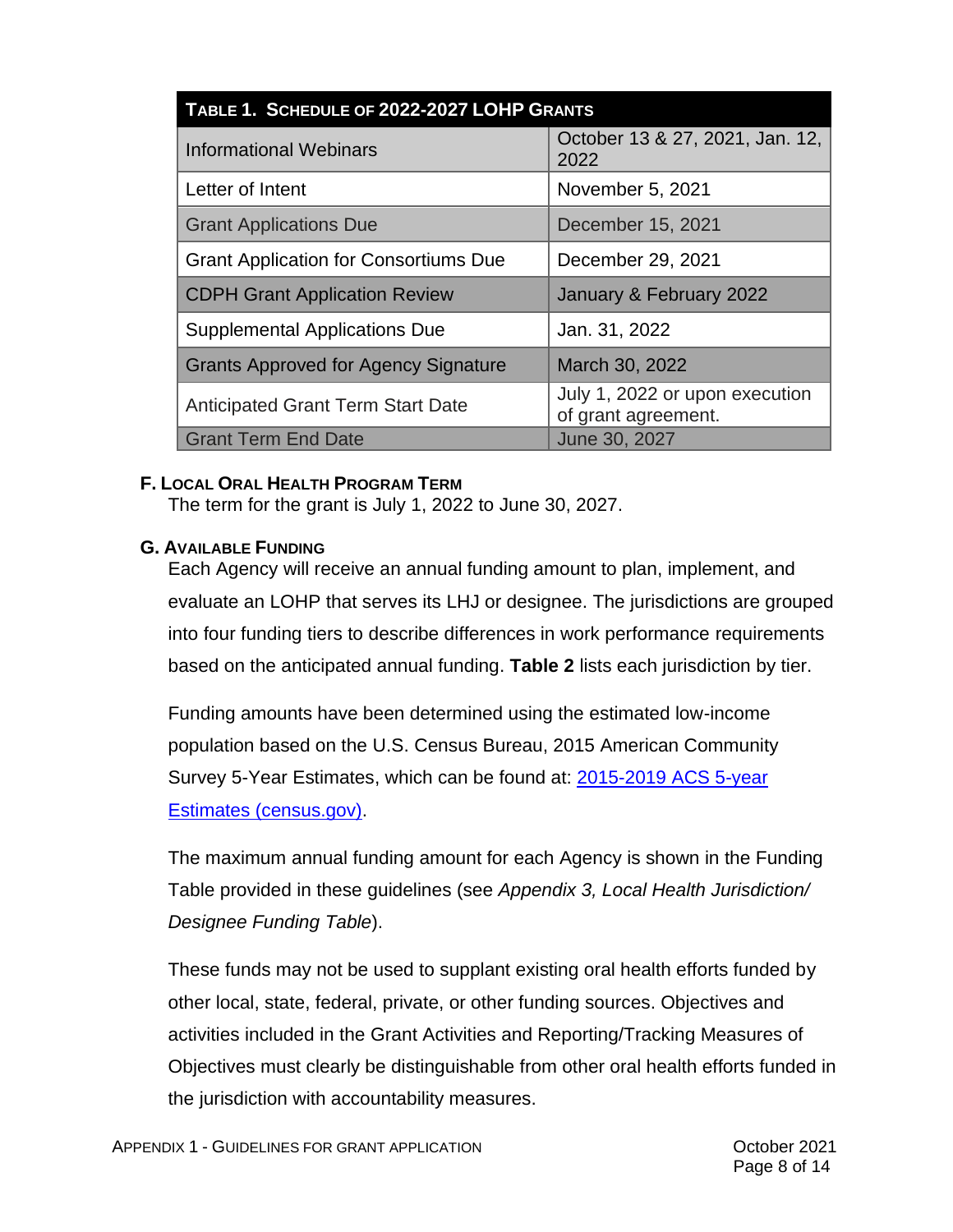## <span id="page-9-0"></span>**H. FUNDING TIERS, GRANT ACTIVITIES, AND REPORTING/TRACKING MEASURES Requirements:**

The Agency application must align with the Grant Activities and Reporting/Tracking Measures of Objectives minimum requirements described below in Table 2.

LHJs or designees **must** select Grant Activities and Reporting/Tracking Measures for objectives 1, 2, and 3 and will be responsible for selecting, at least one (1) additional objective (from objectives  $4 - 7$ ) of their choice for the entire grant term.

LHJs or designees can choose one (1) or all objectives from 4-7, depending on community needs and resources. (Please refer to Exhibit A, Grant Activities). Legacy LOHPs are encouraged to select additional objectives that were initiated during the 2017-2022 cycle to build upon in the 2022-2027 grant cycle.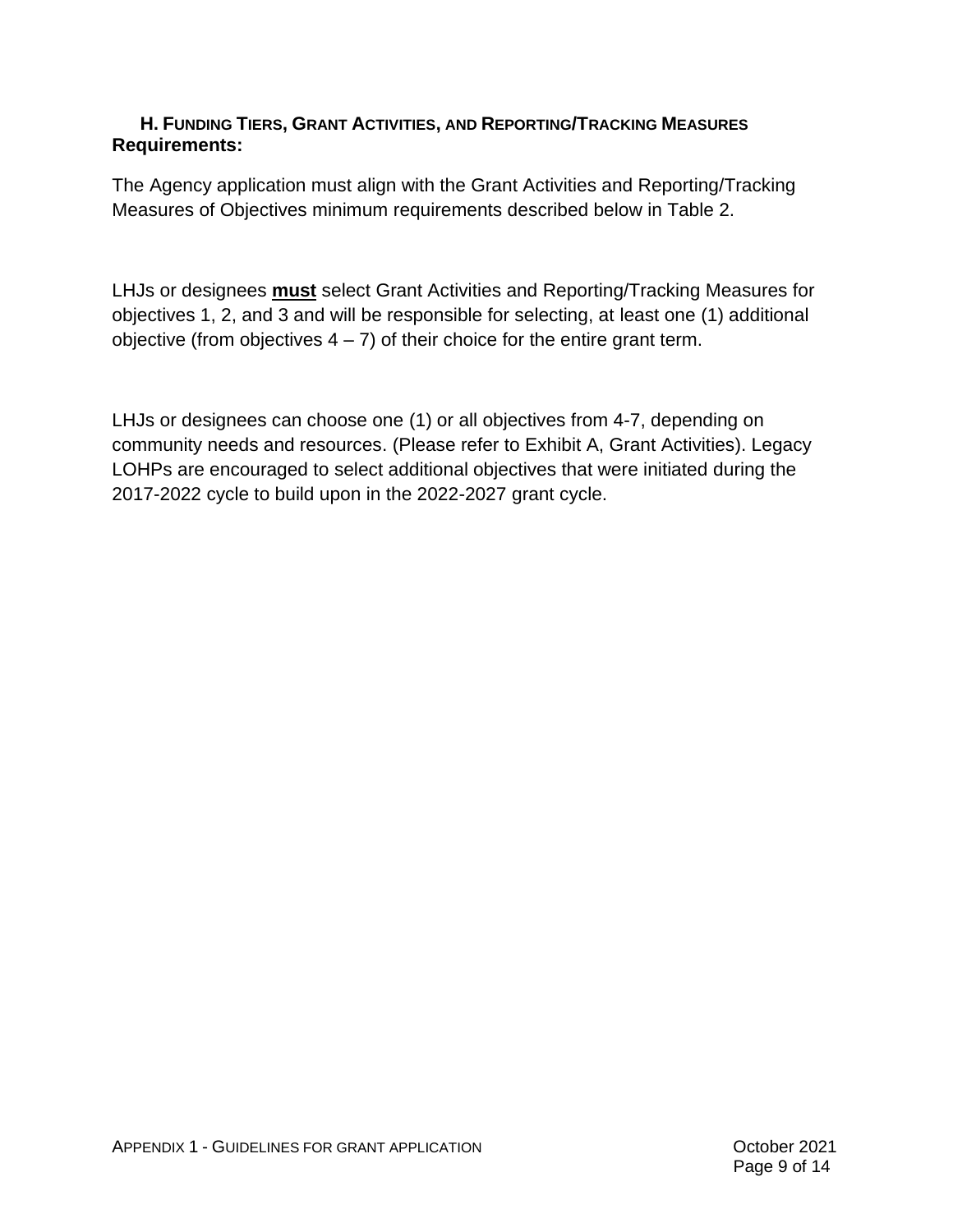<span id="page-10-0"></span>

| TABLE 2. 2022-27 MINIMUM Grant Activities and Reporting/Tracking Measures of Objectives<br><b>REQUIREMENT SUMMARY BY FUNDING TIER</b> |                                                                                                                                                                                                                                                                                                                                                                                    |                                                                                                                                                                                                                                                                                                |                                                                                                                |                                                                             |  |
|---------------------------------------------------------------------------------------------------------------------------------------|------------------------------------------------------------------------------------------------------------------------------------------------------------------------------------------------------------------------------------------------------------------------------------------------------------------------------------------------------------------------------------|------------------------------------------------------------------------------------------------------------------------------------------------------------------------------------------------------------------------------------------------------------------------------------------------|----------------------------------------------------------------------------------------------------------------|-----------------------------------------------------------------------------|--|
|                                                                                                                                       | Tier 1                                                                                                                                                                                                                                                                                                                                                                             | Tier <sub>2</sub>                                                                                                                                                                                                                                                                              | Tier <sub>3</sub>                                                                                              | Tier 4                                                                      |  |
|                                                                                                                                       | Agencies<br>projected to<br>receive funds<br>less than<br>\$200,000 per<br>year.                                                                                                                                                                                                                                                                                                   | Agencies<br>projected to<br>receive funds of<br>more than<br>\$200,000 but<br>less than<br>\$700,000 per<br>year.                                                                                                                                                                              | Agencies<br>projected to<br>receive funds of<br>more than<br>\$700,000 but less<br>than \$900,000 per<br>year. | Agencies projected to<br>receive funds of<br>\$900,000 or more per<br>year. |  |
| <b>Requirement</b>                                                                                                                    | 2022-2027<br><b>Work Plan</b><br><b>Required</b><br><b>Objectives:</b><br>1, 2, 8, 3.                                                                                                                                                                                                                                                                                              | 2022-2027<br><b>Work Plan</b><br><b>Required</b><br><b>Objectives:</b><br>1, 2, 8, 3.                                                                                                                                                                                                          | 2022-2027<br><b>Work Plan</b><br><b>Required</b><br><b>Objectives:</b><br>1, 2, 8, 3.                          | 2022-2027<br><b>Work Plan</b><br><b>Required Objectives:</b><br>1, 2, 8, 3. |  |
|                                                                                                                                       | Plus at least one<br>objective from<br>objectives 4-7.                                                                                                                                                                                                                                                                                                                             | Plus at least<br>one objective<br>from objectives<br>$4 - 7.$                                                                                                                                                                                                                                  | Plus at least one<br>objective from<br>objectives 4-7.                                                         | Plus at least one<br>objective from<br>objectives 4-7.                      |  |
| <b>Applicable</b><br><b>Jurisdictions</b>                                                                                             | Alpine, Amador,<br>Calaveras,<br>Colusa, Del<br>Norte, El Dorado,<br>Glenn,<br>Humboldt, Inyo,<br>Kings, Lake,<br>Lassen, Madera,<br>Marin, Mariposa,<br>Mendocino,<br>Modoc, Mono,<br>Napa, Nevada,<br>Placer, Plumas,<br>San Benito, San<br>Luis Obispo,<br>Shasta, Sierra,<br>Siskiyou, Sutter,<br>Tehama, Trinity,<br>Tuolumne, Yuba,<br>City of Berkeley,<br>City of Pasadena | Alameda, Butte,<br>Contra Costa,<br>Fresno,<br>Imperial, Kern,<br>Merced,<br>Monterey,<br>Sacramento,<br>San Francisco,<br>San Joaquin,<br>San Mateo,<br>Santa Barbara,<br>Santa Clara<br>Santa Cruz,<br>Solano,<br>Sonoma,<br>Stanislaus,<br>Tulare, Ventura,<br>Yolo, City of<br>Long Beach. | Orange, Riverside,<br>San Bernardino,<br>San Diego                                                             | Los Angeles                                                                 |  |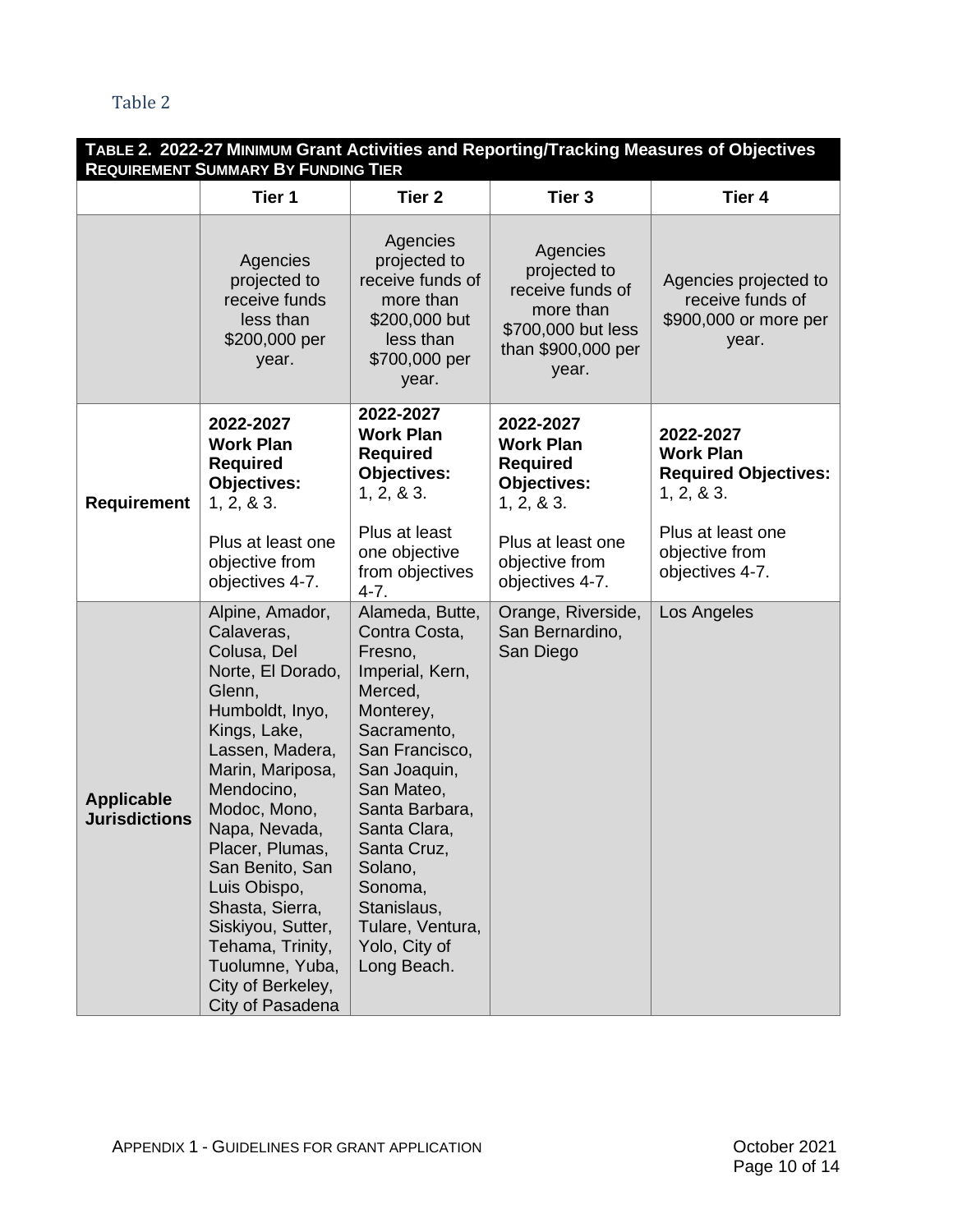#### <span id="page-11-0"></span>**II. GRANT REQUIREMENTS**

#### <span id="page-11-2"></span><span id="page-11-1"></span>**A. INSTRUCTIONS FOR COMPLETING THE GRANT APPLICATION**

#### **1) APPLICATION CHECKLIST**

The Application Checklist will serve as the cover sheet for your grant application. Use the Checklist to ensure all required components are submitted. Must be completed in its entirety. (*Document A*)

#### <span id="page-11-3"></span>**2) GRANTEE INFORMATION FORM**

The Grantee Information Form will provide CDPH OOH with the LHJ organization or designee, grant signatory, project director, and annual funding information. Must be completed in its entirety. This will be the second document to include in your grant application package. (*Document B*)

#### <span id="page-11-4"></span>**3) GRANT ACTIVITIES AND REPORTING / TRACKING MEASURES**

The CDPH OOH shall grant funds to the Agency from Prop 56 for the purpose and goal of educating about oral health, preventing dental disease, and providing linkages to treating dental disease including dental disease caused by the use of cigarettes and other tobacco products in coordination with the local tobacco programs. Agencies shall establish or expand upon existing LOHPs to include the following program activities related to oral health in their communities: education, disease prevention, developing community-clinical linkages for disease treatment including referral management and engaging community partners, and surveillance. These activities will improve the oral health of Californians.

## To complete the **Grant Activities and Reporting/Tracking Measures**

portion of the grant application, Agencies will use *Document D, Grant Activities and Reporting/Tracking Measures*. Select *all* Reporting/Tracking Measures from Objectives 1-3, plus *one* objective from objectives 4-7 for their LOHP. As stated previously, Objectives 1-3 must be checked and completed for all LHJs. Objectives 1-3 and one Objective from 4-7 must be checked and completed. Select the corresponding boxes accordingly in *Exhibit A*.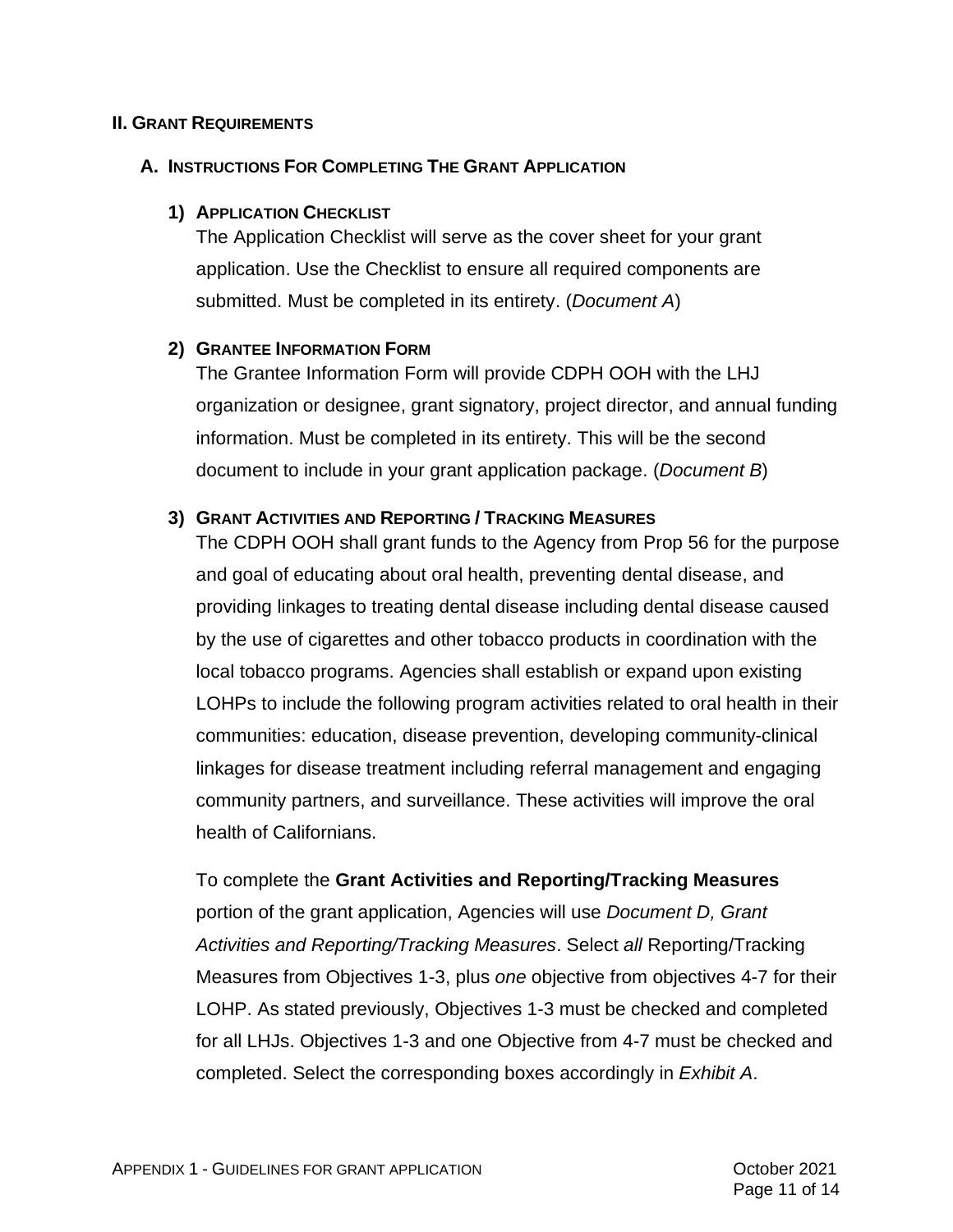## <span id="page-12-0"></span>**4) Narrative Summary**

Include a Narrative Summary about your LOHP.

A. For Legacy LOHPs, please describe the following elements:

• An overview of your county or jurisdiction's current status of oral health, your vulnerable and/or underserved population(s), demographics, and geography.

• LOHP accomplishments during the 2017-2022 grant cycle.

• A general description of how the LOHP has evolved over the five-year grant term.  Include resources developed by your LOHP, sustainability of your program, and areas where technical assistance (TA) may be needed.

• Describe how you envision the LOHP evolving in the next five-year grant term (2022-2027).  What do you hope to accomplish in the next grant cycle? 

• Implementation barriers and strategies to address them for the next five years.

B. For newly established programs provide an overview of:

- Your county or jurisdiction's current status of oral health,
- Your vulnerable and/or underserved population(s), demographics, and geography.
- Include whether your Agency has an Oral Health Program currently in place, and if so, please describe.
- Please provide a general description of how you envision the LOHP evolving over the five-year grant term, and how you shall accomplish these activities.

C. The Narrative Summary cannot exceed 2 pages, using 12 pt. font, with one-inch margins on all sides. Please use the Narrative Summary Form to prepare this application component. (*Document C*)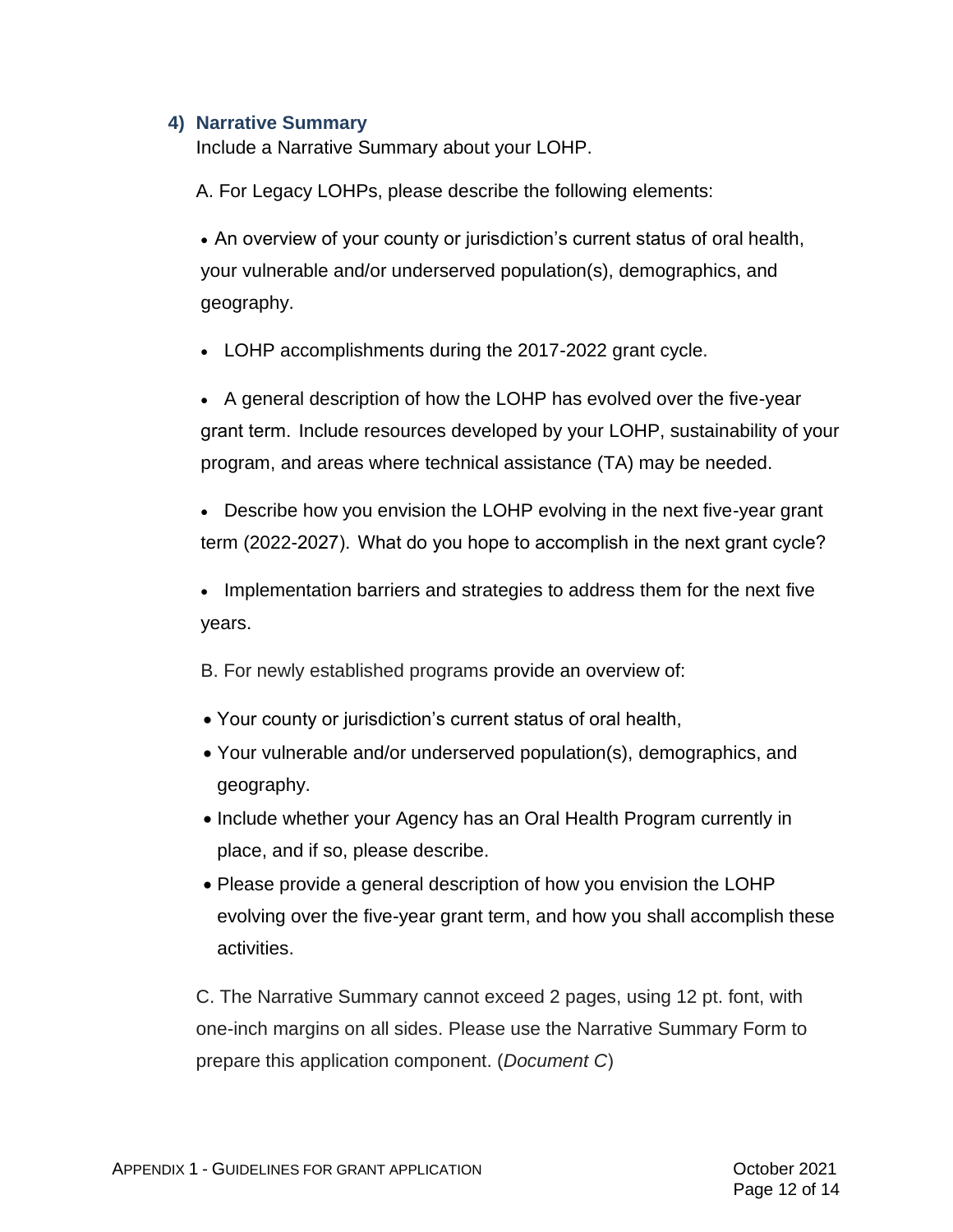To help new LOHPs understand the relationship of the legacy work plan (2017-2022) to the work plan for established LOHPs (2022-2027), OOH has created a crosswalk between legacy objectives and new objectives.

#### <span id="page-13-0"></span>Table 3

| Table 3                                                  |                                                                    |                                                                           |  |  |  |  |  |
|----------------------------------------------------------|--------------------------------------------------------------------|---------------------------------------------------------------------------|--|--|--|--|--|
| <b>WORK PLAN CROSSWALK</b>                               |                                                                    |                                                                           |  |  |  |  |  |
| 2017-2022 Work<br><b>Plan Objective</b><br><b>Number</b> | 2022-2027 Work<br><b>Plan</b><br><b>Objective</b><br><b>Number</b> | <b>Activity Topic Areas</b>                                               |  |  |  |  |  |
| $1 - 5$                                                  |                                                                    | Needs Assessment, CHIP, Evaluation Plan                                   |  |  |  |  |  |
| 6                                                        | $\overline{2}$                                                     | Community-clinical Linkages, School-based,<br>School-linked, Fluoride     |  |  |  |  |  |
| 7                                                        | 3                                                                  | <b>KOHA, Key Partnerships</b>                                             |  |  |  |  |  |
| 8                                                        | 4                                                                  | <b>Tobacco Cessation and Sugar-Sweetened</b><br><b>Beverage Reduction</b> |  |  |  |  |  |
| 9                                                        | 5                                                                  | Oral Health Literacy and Medical/Dental<br>Integration                    |  |  |  |  |  |
| 10                                                       | 6                                                                  | Oral Health Care Delivery System Quality<br>Improvement                   |  |  |  |  |  |
| 11                                                       | 7                                                                  | Create and Expand Oral Health Networks                                    |  |  |  |  |  |

## <span id="page-13-1"></span>**B. INSTRUCTIONS FOR COMPLETING THE SUPPLEMENTAL SUBMISSION**

The Supplemental Submission that must be submitted by each Agency is not due with your application package. Instead, Agency applicants will separately complete and submit their supplemental submission to CDPH OOH by **Jan. 31, 2022**, as follows:

- Document E, Supplemental Submission Checklist
- Document F, Detailed Budget and Budget Justification